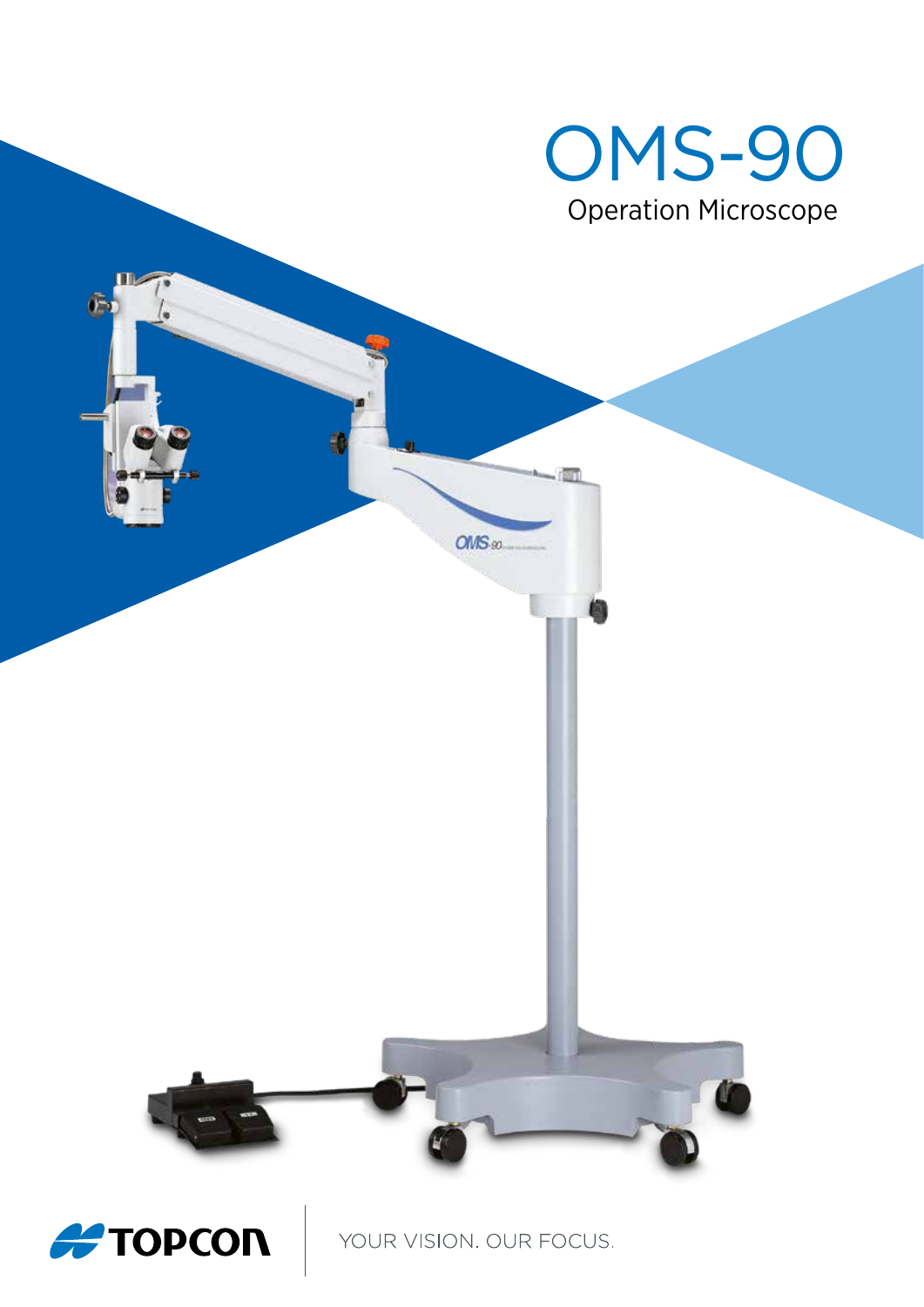An innovative concept providing optimal observation and versatile operation



# OMS-90 Operation Microscope

#### Features

The following unique features are incorporated in the OMS-90 Operation Microscope

- | Coaxial illumination
- **Stain-proof coated objective lens**
- | Parallel binocular tube
- | PD adjustment knob
- | Built in yellow filter
- | Compact base



### Coaxial illumination

The designed illumination system of the OMS-90 assures the finest optical performance. The optical system has been fitted with an innovative design that allows the surgeon to view a sharper image, with more clarity than ever before.

The illumination system of the OMS-90 produces a superior red-reflex image for assistance in surgical procedures. As shown in the diagram, the innovative system design merges two improved field of views to produce an enhanced red-reflex and unparalleled image quality.

## Stain-proof coated objective lens (F=200 mm)

The stain-proof coating is applied to help retain a clear viewing area. The focal length (F=200 mm) provides the standardized comfortable working distance.

#### Parallel binocular tube

The parallel binocular tube provides a natural stereo-scopic view.

#### PD adjustment knob

The built in PD adjustment feature offers easy alignment.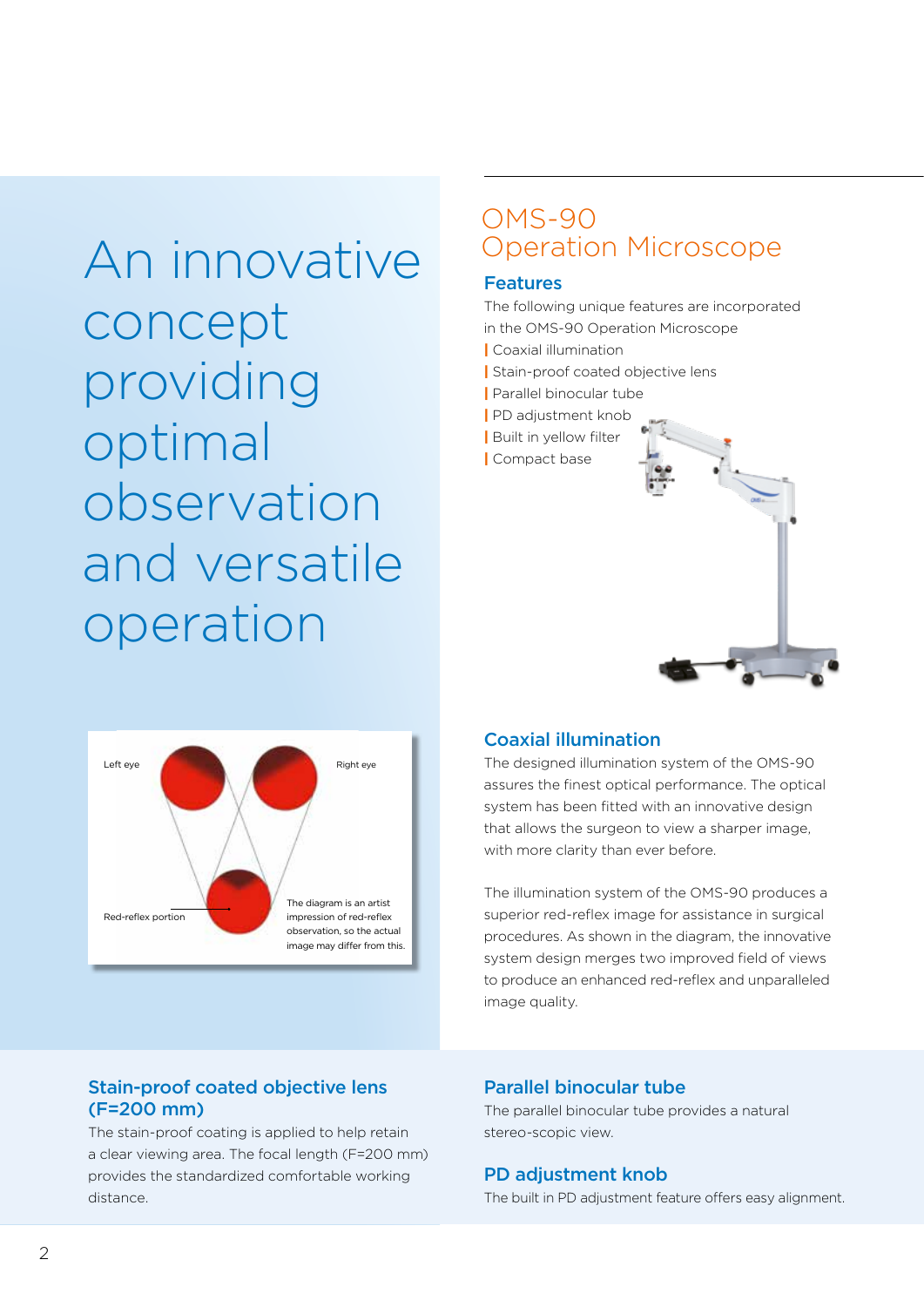

#### Built in yellow filter

The flip in/out yellow filter is built into the system to allow full protection against retina phototoxicity.

#### Compact base

The sturdy and compact Ø740 mm (30 inch) base is designed for optimal use of limited operating room floor space.

# Optional accessories







#### X-Y Translator

The X-Y translator adapter provides precise movement around the surgical field. A one touch recentering button is provided.

#### Assistant's microscope

The parallel binocular assistant's microscope provides easy positioning, a wide field of view and 30° of rotation.

#### Oblique illuminator

The oblique illuminator offers a supplemental light source for indirect illumination. The slit will rotate 30° and adjust from 0 to 20 mm in width.

#### Beam splitter (80/20 or 50/50)

An 80/20 or a 50/50 beam splitter is available for the attachment of documentation devices.

#### Accessory adapter model 2

The accessory adapter is required to attach the assistant's microscope and/or the oblique illuminator to the OMS-90.

#### 1/2 TV attachment

The 1/2 TV attachment incorporates a built in beam splitter and lets the user connect a 1/2 inch C-mount camera to the OMS-90.